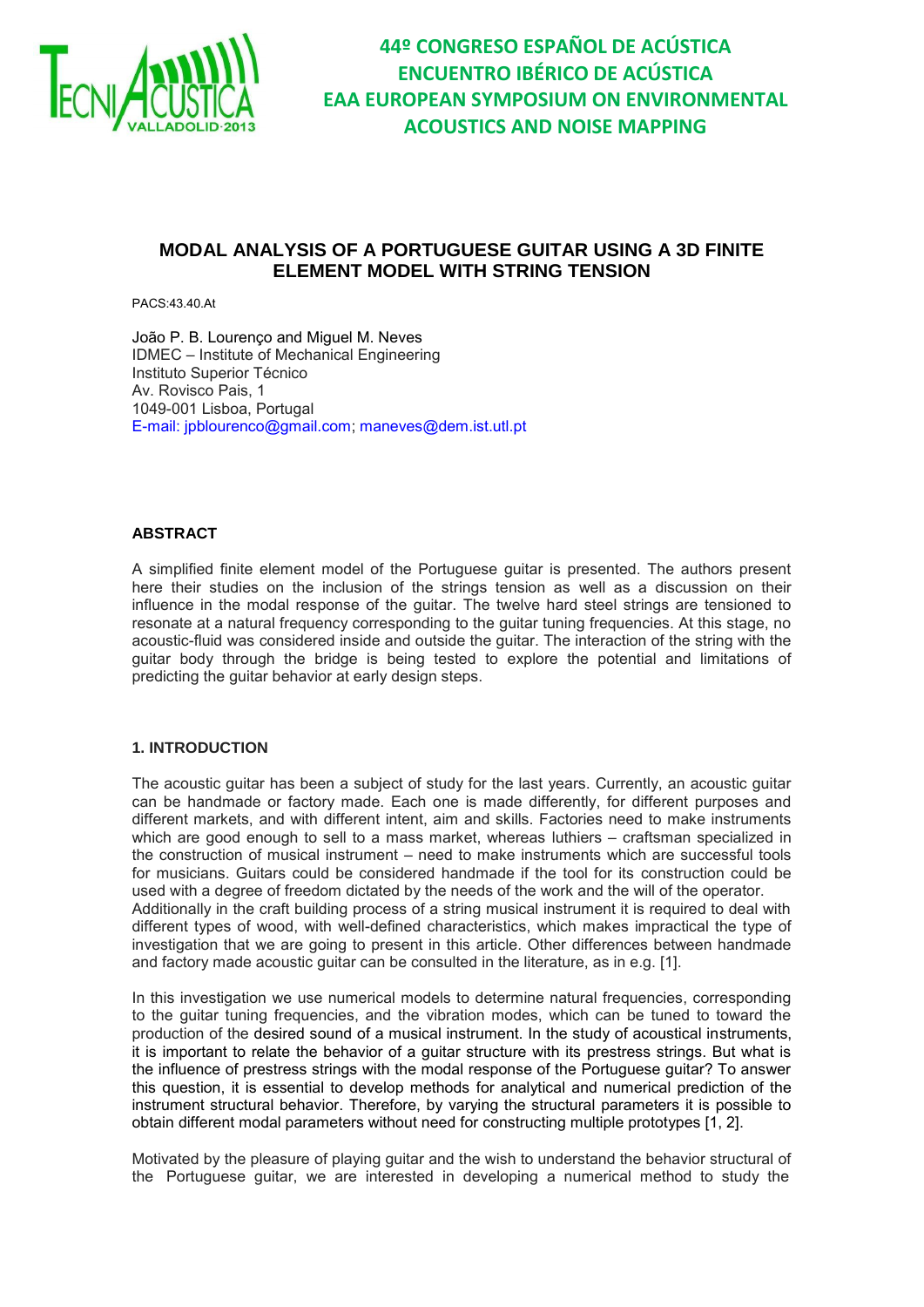interaction of the strings with the guitar body. The Portuguese guitar is a pear-shaped instrument with twelve metal strings (six courses). Different from most acoustic guitars, this one has a bent soundboard with a similar bridge, although smaller in size, to the bridge of a violin, a neck usually with 22 fixed metal frets and it's tuned by a fan-shaped mechanism, consisting in twelve screws, acting as pegs, mounted with small gliding pins where the strings are attached to adjust its tension. It is an instrument that requires a soundboard to resist the stresses imposed by string tension and needs to have an attractive appearance. Therefore, it becomes evident (especially for mass production) the need and advantage of using computational tools that aid the process of building musical instruments and also allow the innovation. In this paper we use numerical modal analysis, calculated by finite element method (FEM), to determine the dynamic behavior of the Portuguese guitar. Note that the twelve hard steel strings are tensioned to resonate at a natural frequency corresponding to the guitar tuning frequencies. The modal analysis technique allows to determine the natural frequencies and the corresponding mode shapes of structural systems.

One of the first studies of the Portuguese guitar in these fields was developed by Inácio et al. (2004), as far as the authors knowledge. In their paper they present the results of an experimental modal identification performed on the soundboard of fully-assembled Lisbon guitars. They compared and described the frequency response curves for several specimens as well as their significant vibratory modes. In the table 3 we can see their experimental model results about the mode shapes of three resonances of the soundboard of a guitar. According with this results, the authors concluded that the most important of the three mode shapes it is the corresponding to the (0,0) monopole mode for a Portuguese guitar. This one, is the one that radiates sound more efficiently in contrast with the (0,1) longitudinal dipole mode, where adjacent antinodes move in anti-phase and eliminate any net volume flow, and the (0,2) longitudinal tripole mode that shows up only at 635 Hz [3].

Another study of the Portuguese guitar was the study of Marques et al. (2013). In their work they developed a model for a twelve strings (six pairs) guitar, such that the strings are coupled with the instrument body through the moving bridge. This is a relevant component for energy transmission from the strings to the guitar soundboard and back. The guitar body is modeled as a simple plate and the string assume only planar vertical motions. How we can see in their article they show the string notes and the corresponding frequencies according to the standard tuning of the Lisbon Portuguese guitar that were obtained in experimental identifications. Notice that the frequencies represent the fundamental frequency corresponding to the active part of the strings, this means, the length between the nut and the bridge should vary [4]. The bridge is an important element for good guitar sound and for the guitar tuning. However, due to its complex geometry and the influence of its position on the soundboard, so that the guitar is correctly tuned, we chose not to model this component and only consider its height [5]. Once the bridge is a component that will induce a certain height in the string, it was considered 17mm for the height of this component.

At section 2 is presented a brief reference to the elastodynamic finite element theory. It is followed by a description of the geometric and finite element model of the guitar and the strings. At section 4, authors present their preliminary results in this study including a comparison with the experimental results from [3].

## 2. THEORETICAL FOUNDATIONS

In this section we are presenting a concise mathematical formulation of the infinite element method for the structural modal analysis. The formulation presented here is developed with detail in Bathe [6]. Based on the theory of elasticity, the dynamic behavior of an elastic solid for the linear case (small deformations) defined on the boundary  $\Box$   $\Box$  of the domain  $\Box$   $\Box$  can be written in index notation as (strong form or Cauchy law):

$$
\sigma_{ij,j} + f_i = \rho_s \ddot{u}_i \tag{1}
$$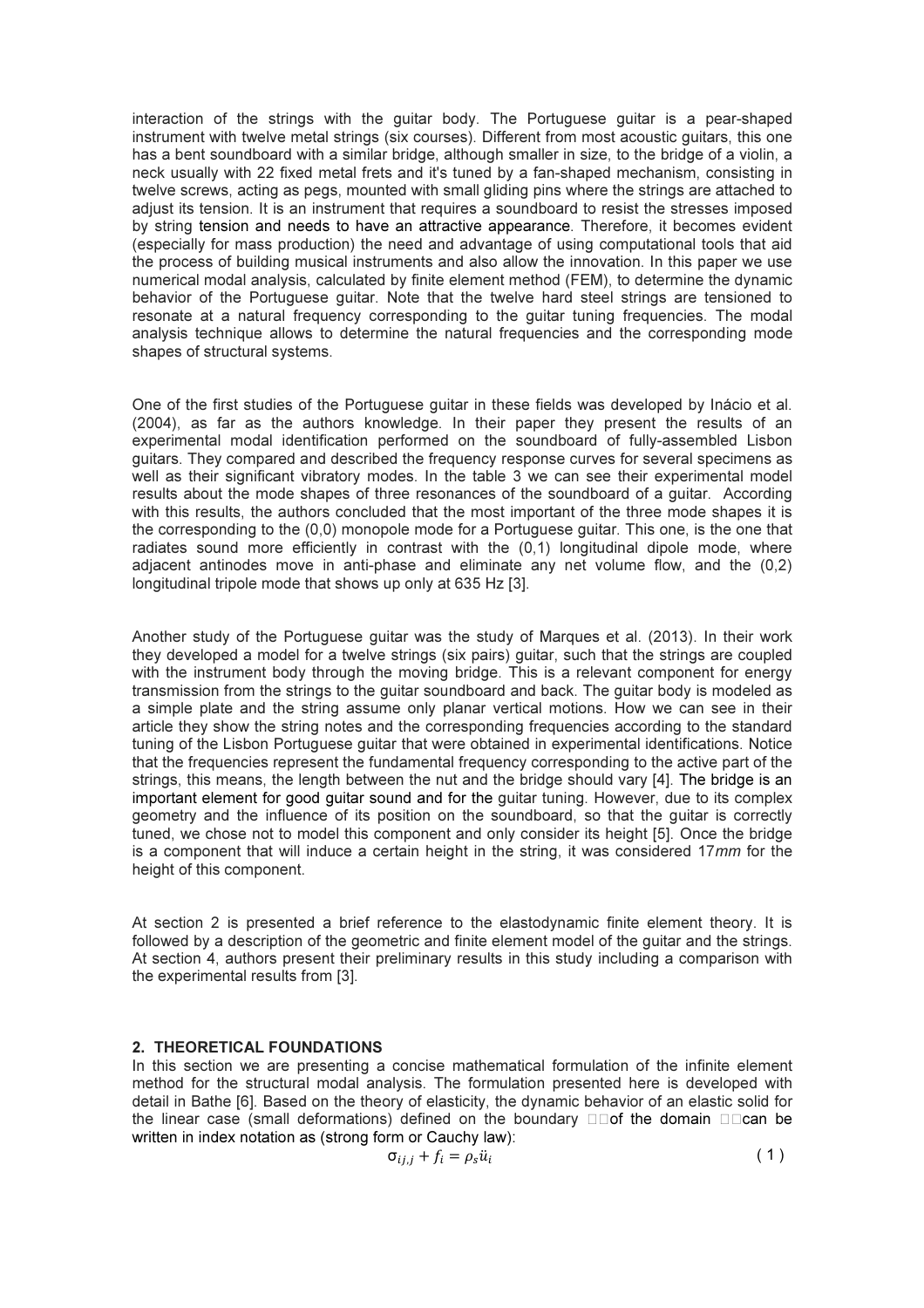where  $\sigma$  is the stress tensor, f is the vector body of body force,  $\rho_{s}$  is the material volumetric density,  $u$  is the displacement in the coordinate direction  $i = x$ ,  $y$ ,  $z$ . Then, it can be obtained in its integral form (weak form) by weighted residual method, whose choice of the function is based on the Galerkin method. Thus, the approximate solution for finite element in terms of the nodal displacements can be written as follows:

$$
M\ddot{d} + Kd = q \tag{2}
$$

where  $\bf d$  is the nodal displacement vector,  $\bf M$  is the global mass matrix,  $\bf K$  is the global stiffness matrix and  $q$  is the force vector of the element, which are obtained by assembling the elementar matrices and load vectores:

$$
\mathbf{M}^{\mathbf{e}} = \int_{\Omega} \boldsymbol{\rho}_s \mathbf{N}_s^{\mathrm{T}} \mathbf{N}_s \, d\Omega \tag{3}
$$

$$
\mathbf{K}^{\mathbf{e}} = \int_{\Omega} \mathbf{B}_{s}^{T} \mathbf{D} \mathbf{B}_{s} d\Omega
$$
 (4)

$$
\mathbf{q}^{\mathbf{e}} = \int_{\Omega} \mathbf{N}_s^{\mathrm{T}} \mathbf{f} \, d\Omega + \int_{\Omega} \mathbf{N}_s^{\mathrm{T}} \mathbf{t} \, d\Gamma \tag{5}
$$

where  $N_s$  is the matrix of shape functions of the solid element,  $B_s$  is the strain-displacement matrix nodal, D is the matrix of the constitutive laws, f is the vector forces volume and t is the vector of surface forces. However, the residue in the domain of waste is the sum of all the elements used in its discretization, which leads to the process of assembling the elementary matrices into a global matrix.

Therefore, the equation (1), restricting it to static analysis, can be written in terms of a global matrix as:

$$
Kd = q
$$
 (6)

Stresses  $\sigma$  can be obtained from (6) by the Hooke's law. Then, rewriting equation (2) in the frequency domain for vibration free condition is obtained:

$$
((K + K(\sigma)) + \Lambda_s M)d = 0
$$
 (7)

where  $\bm{\Lambda}_s$  is a diagonal matrix of the squares of the natural frequencies on solid domain and **d** is a matrix of nodal displacement vectors (one by column) of the corresponding forms of vibration modes. This solution is also known as structural modal analysis.

### 3. PROCEDURE

#### 3.1. Guitar model

The finite element geometry model of the guitar was built in the FE program according to the information from [7], for the dimensions of a Lisbon Portuguese guitar. This modeling contemplates the body (soundboard, back, side), the soundboard and the back plate brace, the neck, the frets and the neck joint (linking the body to the neck). Figure 1 shows the guitar main dimensions and the components included in the Finite Element (FE) model.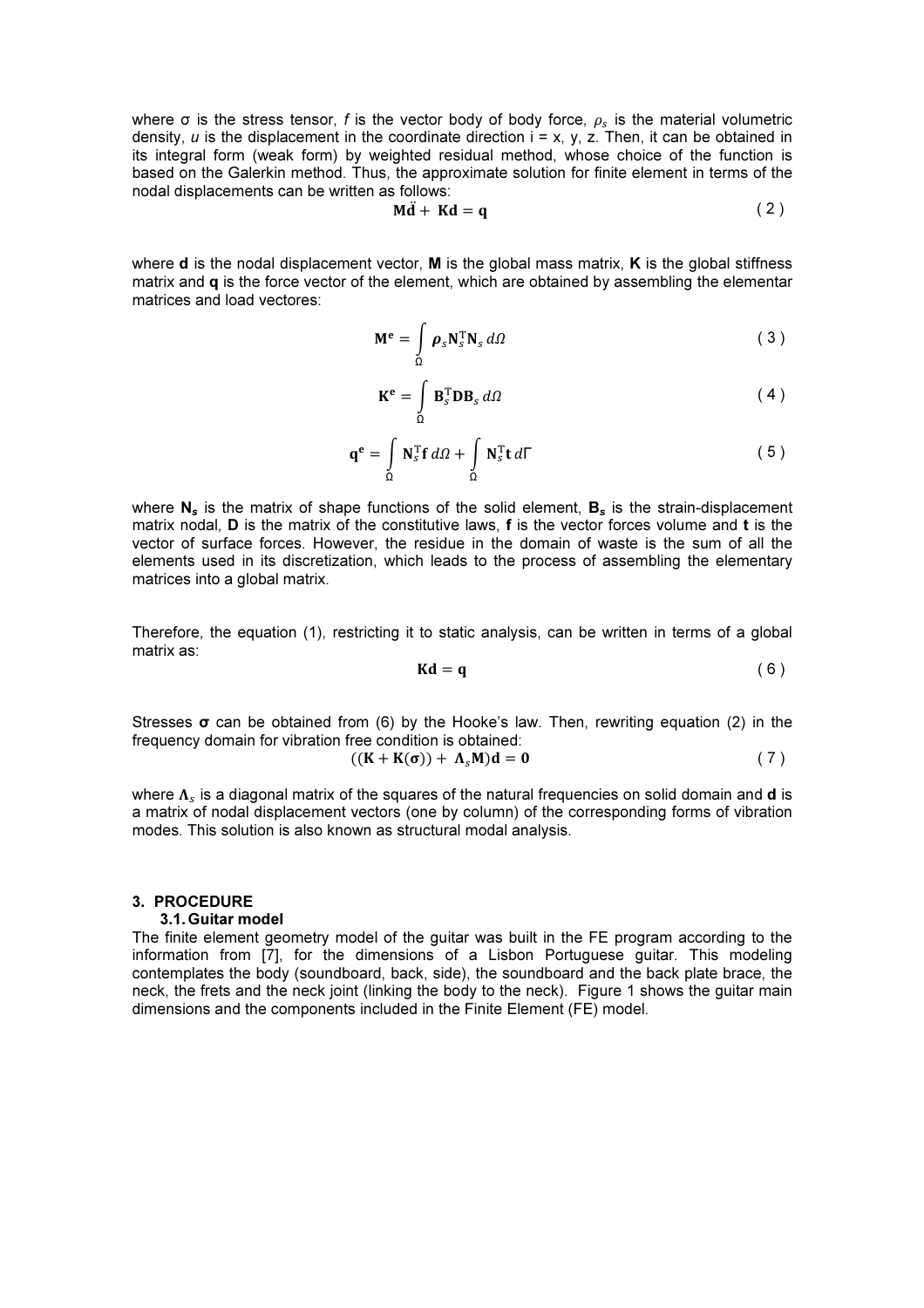

Figure 1 – Main dimensions included in FE model of a Lisbon Portuguese guitar box. Dimension in mm.

The materials used to build a Portuguese guitar are woods that are orthotropic materials. Thus, the different woods used are the Spruce for the soundboard, the soundboard brace and the back plate brace and the neck joint; Indian Rosewood for the back and the side; Ebony for the frets and Mahogany for the neck. However, it was difficult to identify the correct mechanical properties of the Spruce and it was substitute Sitka-Spruce for the simulation [8,9]. The table 1 presents the mechanical properties of the woods used in the FE model, where Ei represents the Youngs modulus in the direction "i", Gij represents the shear modulus between the directions "i" and "j", and  $\square$ ij represents the Poisson ratio between the directions "i" and "j".

| Wood                      | $\rho\left[\frac{\text{Kg}}{\text{m}^3}\right]$ | $E_1$<br>[GPa] | E <sub>2</sub><br>[GPa] | $E_3$<br>[GPa] | $G_{23}$<br>[GPa] | $G_{13}$<br>[GPa] | $G_{12}$<br><b>IGPal</b> | $V_{12}$ | $V_{13}$ | $V_{23}$ |
|---------------------------|-------------------------------------------------|----------------|-------------------------|----------------|-------------------|-------------------|--------------------------|----------|----------|----------|
| Sitka-<br><b>Spruce</b>   | 390                                             | 11.6           | 0.9                     | 0.5            | 0.039             | 0.72              | 0.75                     | 0.029    | 0.02     | 0.25     |
| Indian<br><b>Rosewood</b> | 775                                             | 16             | 2.2                     | 0.72           | 0.3               | 0.84              | 1.1                      | 0.36     | 0.03     | 0.26     |
| <b>Ebony</b>              | 1100                                            | 19             | 2.11                    | 0.95           | 0.4               | 1.12              | 1.67                     | 0.3      | 0.03     | 0.26     |
| <b>Mahogany</b>           | 450                                             | 10.67          | 0.53                    | 1.18           | 0.63              | 0.22              | 0.94                     | 0.3      | 0.03     | 0.26     |

Table 1 - Wood mechanical properties [9].

The finite element model of the guitar, at this stage, doesn't consider acoustic-fluid inside and outside the guitar. The structural is modeled with three different elements. Thereby, for the soundboard brace and the back plate brace we used a 2 node beam finite element based on the Timoshenko beam theory (with reduced integration at shear strains) and the soundboard, the back and the side are modeled with 4 node isoparametric plate finite element based on the Mindlin plate's theory. The neck, the frets and the neck joint we model with resource at 3D solid 8 nodes elasticity finite element. Several meshes were created in order to obtain a parametric mesh with the fewest possible number of distorted elements. The numeric model also includes the orthotropic wood properties. The figure 2 shows the meshes developed.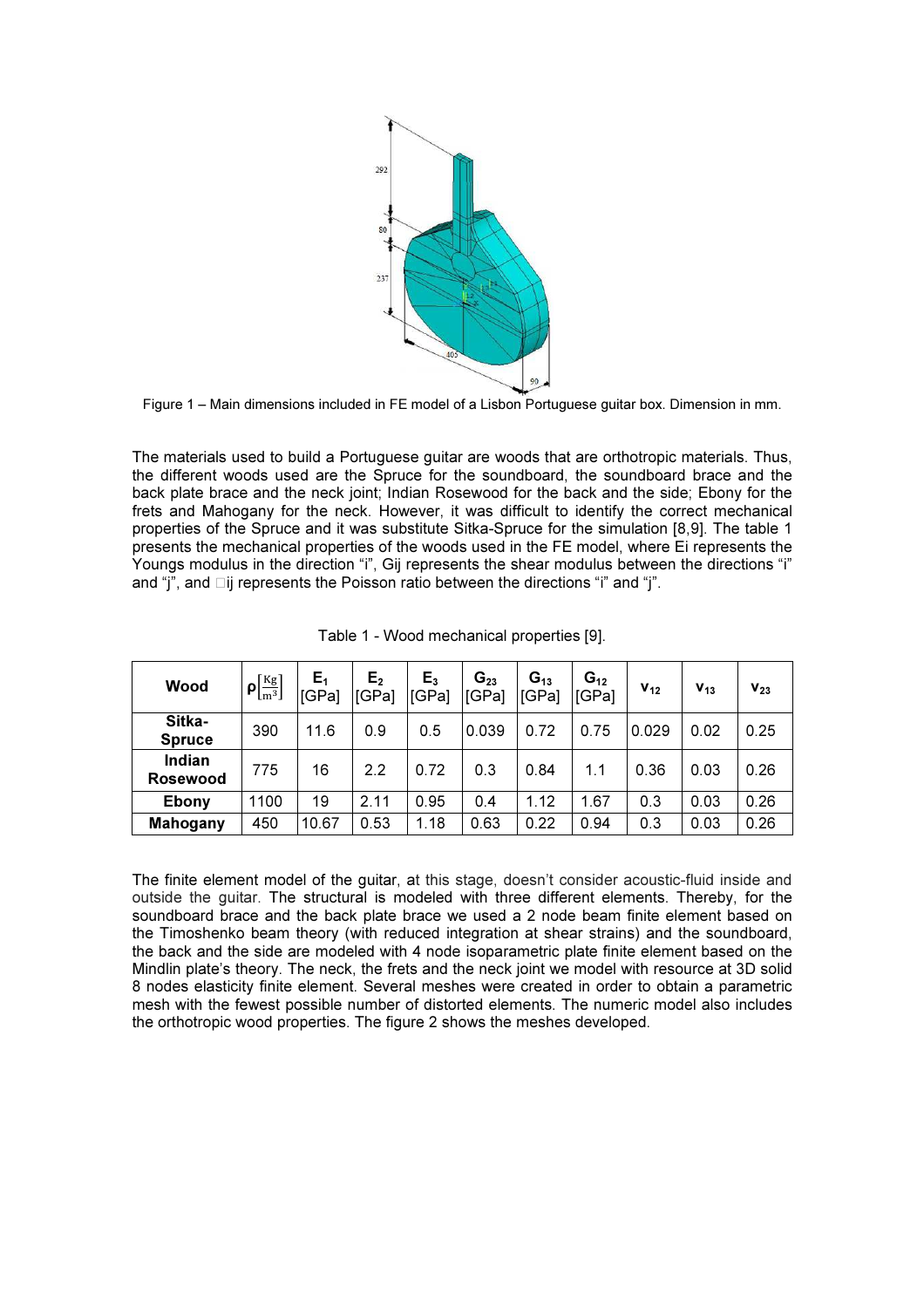



#### 3.2. Guitar model with the twelve strings

To respond to the big question in this article we created a numerical model that includes the strings of a Portuguese guitar in the FE model described above. In a first step we developed a numerical model that allowed studying the strings one by one. This first model was created for each of the twelve strings and we considered just the string without the guitar. With this we wanted to know the natural frequency of each string corresponding to the guitar tuning frequencies. For each string was considered a length of 166mm since the soundboard until the bridge and a length of 453mm since the bridge until the nut. So, we made a model with three points, corresponding to the soundboard, the bridge and the nut, and two elements. In this paper, the material used to build the strings is stainless steel and the thickness of each string is in accordance with [10]. According with the American Iron and Steel Institute (AISI) the ]. designation of the material is AISI INOX 302 and the mechanical properties used are in table 2.

| Density [Kg/m^3]         | 7900      |
|--------------------------|-----------|
| Young's modulus [GPa]    | 193       |
| Thermal Expansion [1/°C] | 0.0000172 |

The finite element used to model the strings is again the 2 node beam finite element based on the Timoshenko beam theory (with reduced integration at shear strains). With this finite element model we are studying the influence of prestress strings with the modal response of the guitar. Thus, we formulated a thermal-stress analysis to introduce a prestress in each string according with the characteristics of each one.

To formulate a thermal-stress analysis we started to introduce a reference temperature. Then Thus, we formulated a thermal-stress analysis to introduce a prestress in each string according<br>with the characteristics of each one.<br>To formulate a thermal-stress analysis we started to introduce a reference temperature. string. The aim to create a temperature difference, consist in getting a tension in a string that string. The aim to create a temperature difference, consist in getting a tension in a string that<br>corresponds to the natural frequency to the guitar tuning frequencies. Note that the temperature across the string needs to be uniform so that the tension along the string will be uniform as well.

After input all the constraints, we did a static analysis with prestress in order to introduce a tension in the string. To finish the study and find the natural frequency of the string, we did a modal analysis with the prestress analysis on. Note that, to obtain the natural frequency corresponding to the guitar tuning frequency, it was need to vary the temperature of the string until getting the correct valor corresponding to the guitar tuning frequency of each string. The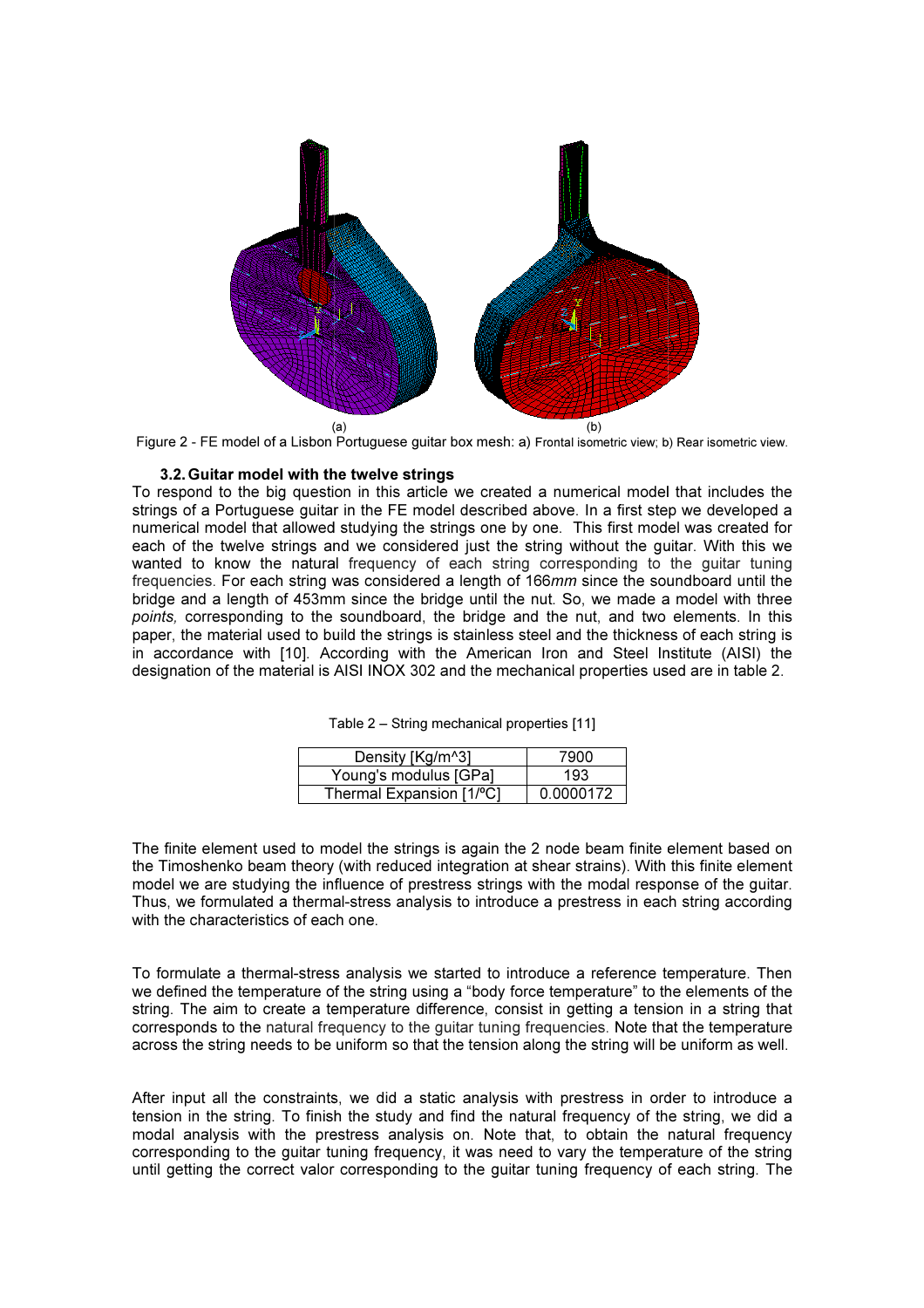proceeding described above was repeated for each string in order to find the natural frequency corresponding of each one.

Once created and validated the first numerical model, include the twelve strings in the finite element model of the guitar. The geometric, the dimensions, the material and the finite element of each string is the same that the first model. In this new FE model the strings of each pair are separated by a distance of 4mm and each pair is separated by a distance of 8mm [4]. Figure 3 shows the guitar with the strings and the main dimensions of the same in the FE model. Note that each string is modeled accordance with its diameter.



Figure 3 - Main dimensions included in FE model of the guitar with twelve strings. Dimension in mm.: a) Front view of the FE model of the guitar with twelve strings; b) Side view

This new FE model has the aim to study the influence of prestress strings in the guitar body and to study the modal response of the same. Like the first model, we formulated a thermal-stress analysis to introduce a prestress in each string and then we did a modal analysis to study their influence in the modal response of the guitar. To formulate a thermal-stress analysis we introduced the reference temperature and we defined the temperature of the string using a "body force temperature" to the elements of the string.

As, mentioned before the temperature across the string needs to be uniform so that the tension along the string will be uniform as well. The twelve hard steel strings are tensioned to resonate at a natural frequency corresponding to the guitar tuning frequencies. The constraints change from the first to the guitar model with the twelve strings. In this case all the constraints were applied to the guitar and it was necessary to modeling the bridge. This component is where the strings are supported. Posteriorly input we did a static analysis with prestress in order to introduce a tension in the string. To confirm the natural frequency of the string, we did a modal analysis with the prestressed analysis on.

### 4. RESULTS

In this section we'll present the results obtained for the modal response of the Portuguese guitar.

Firstly we present the results obtain by the FE model of only the guitar body. In order to compare the experimental results with the numerical ones it was done a study of convergence varying the mesh refinement. Table 3 presents the structural natural frequencies and mode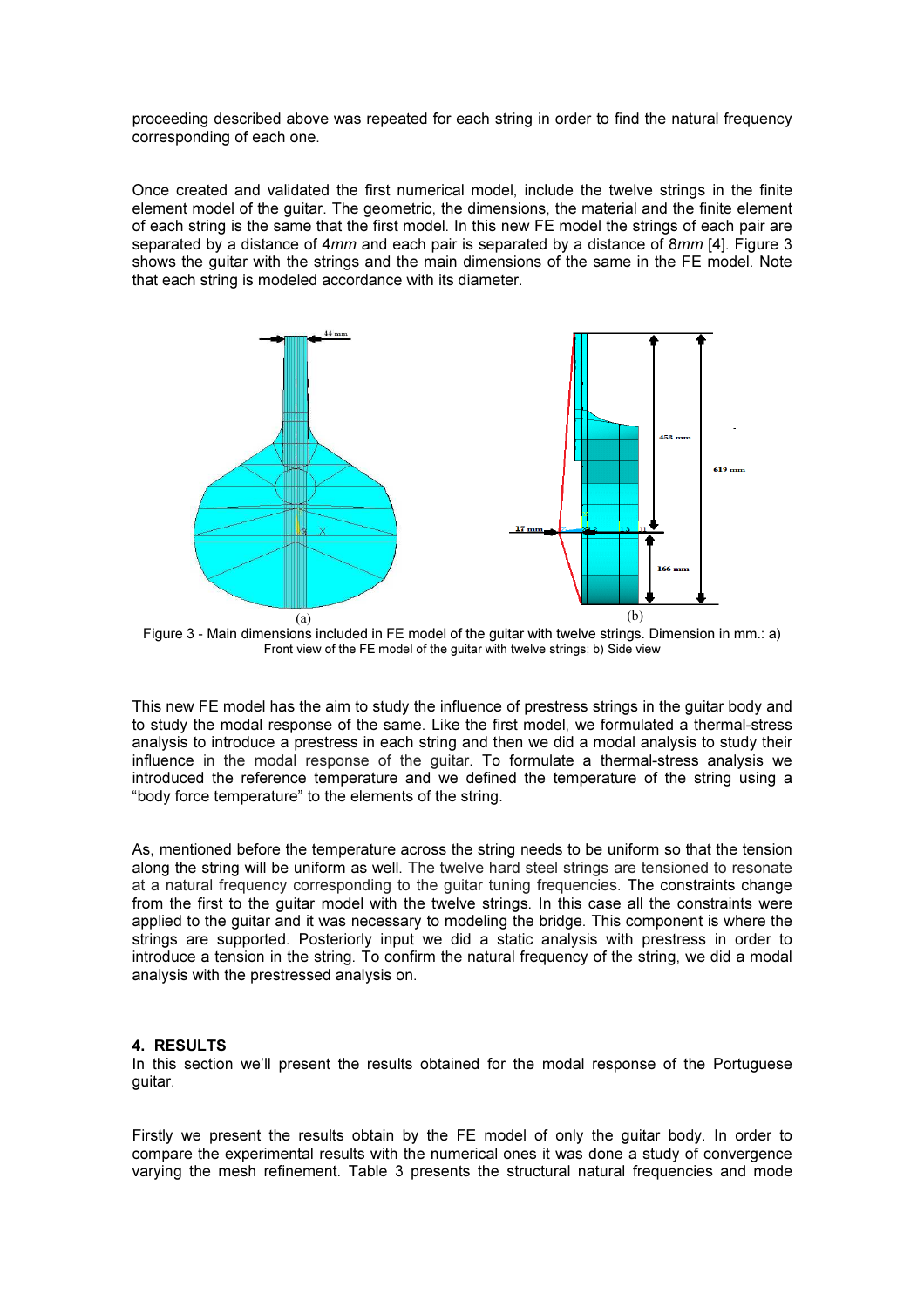shapes obtained with the numerical structural model and the experimental measurements on the actual Portuguese guitar.



Table 3 – Numerical and experimental natural frequencies and mode shapes of the guitar body

The results presented in Tab.3 differ slightly. Beside the approximations in the FE model, there is also a difference in one material as mentioned before table 1.

A separated analysis was done to tune the strings fixed at the three points indicated. The table 4 shows the structural natural frequencies required to each one. They have to be tuned, one by one in order to respond with the desired frequency.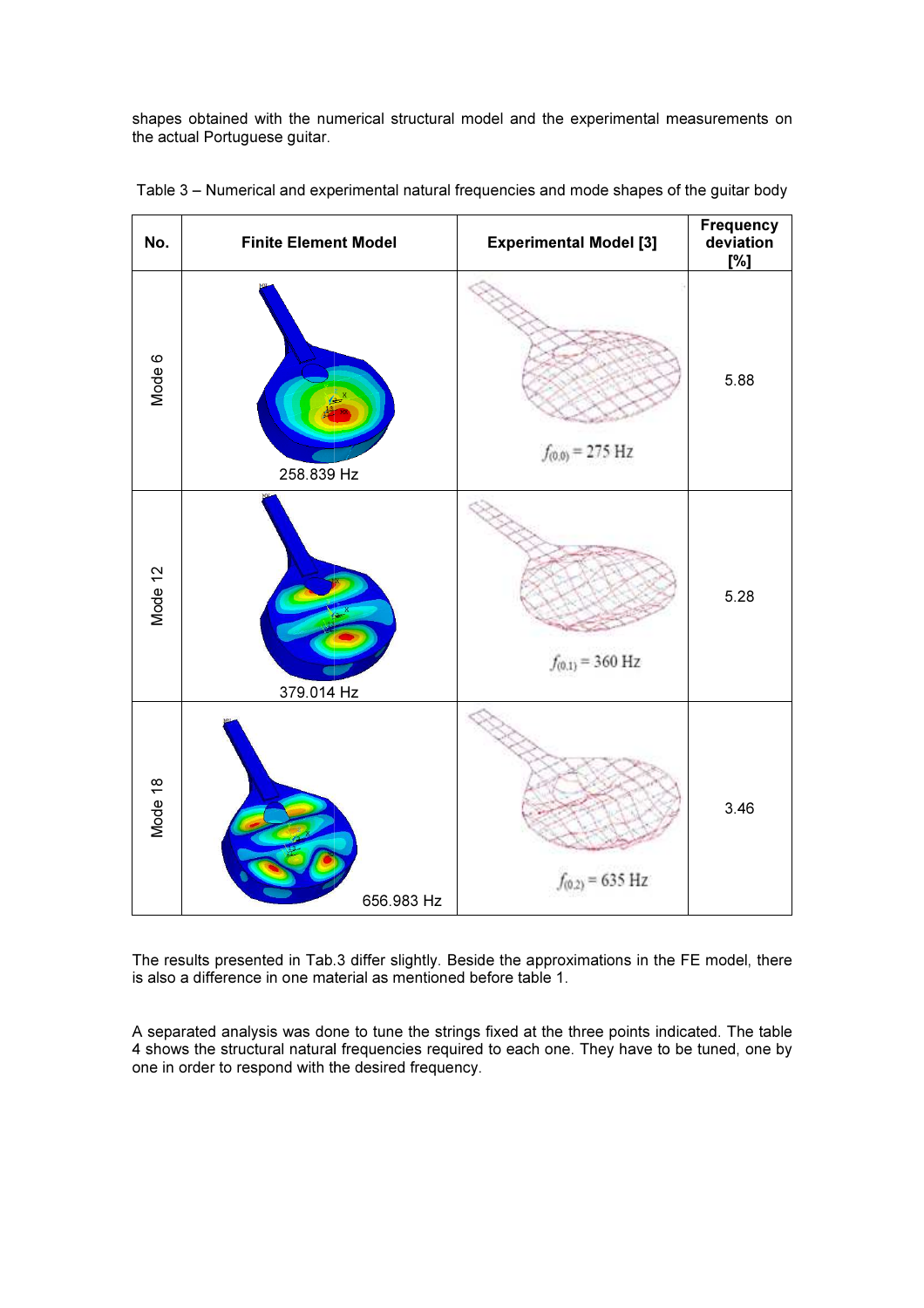| <b>String</b>     | <b>Diameter</b><br>[mm] | <b>Frequency</b><br>values [Hz]<br><b>FEM</b> | <b>Frequency</b><br>values [Hz] -<br>from $[4]$ |  |
|-------------------|-------------------------|-----------------------------------------------|-------------------------------------------------|--|
| Si (b4)           | 0,24                    | 493,880                                       | 493,880                                         |  |
| $Lá$ (a4)         | 0,25                    | 440,000                                       | 440,000                                         |  |
| Mí (e4)           | 0,32                    | 329,630                                       | 329,630                                         |  |
| Si bordão<br>(b3) | 0,50                    | 246,940                                       | 246,940                                         |  |
| Lá bordão<br>(a3) | 0.64                    | 220,000                                       | 220,000                                         |  |
| Ré (d4)           | 0,44                    | 293,660                                       | 293,660                                         |  |
| Ré bordão<br>(d3) | 0,79                    | 146,830                                       | 146,830                                         |  |

Table 4 – Numerical natural frequencies and prestress of each strings.

The twelve chords where added to the model of the guitar, as illustrated by the Fig.4 and are being tuned now with the 3 supporting points (extremities and bridge) fixed at the body which is deformable. This turns the tuning of the12 strings a challenger.



Figure 4 - FE model of the guitar with twelve strings. a) Perspective view; b) Perspective with a cut.

The results obtained with the guitar depend on the correct tuning of the strings.

### 5. CONCLUSIONS

Authors present in this text their first attempt to model the Portuguese guitar with strings. As far as their knowledge it is a pioneer attempt, and a step forwards in the actual knowledge it this field. The work stills in progress and results obtained are preliminary and require some comparison with experimental values.

### 6. REFERENCES

[1] Ervin Somogyi, "Some thoughts on the difference between handmade and factory made guitars", [Online] Available: http://www.esomogyi.com/handmade.html [Accessed 8 June 2013]. [2] G. O.Paiva, and J. M. C. dos Santos, "Vibroacoustic modal analysis of a brazilian guitar resonance box", Editor Nuno M Maia, Miguel M Neves, RPC Sampaio, Proceedings of International Conference on Structural Engineering Dynamics, ICEDyn 2013, Sesimbra, Portugal, June 17-19, 2013, 8 pages. ISBN: 978-989-96276-4-2.